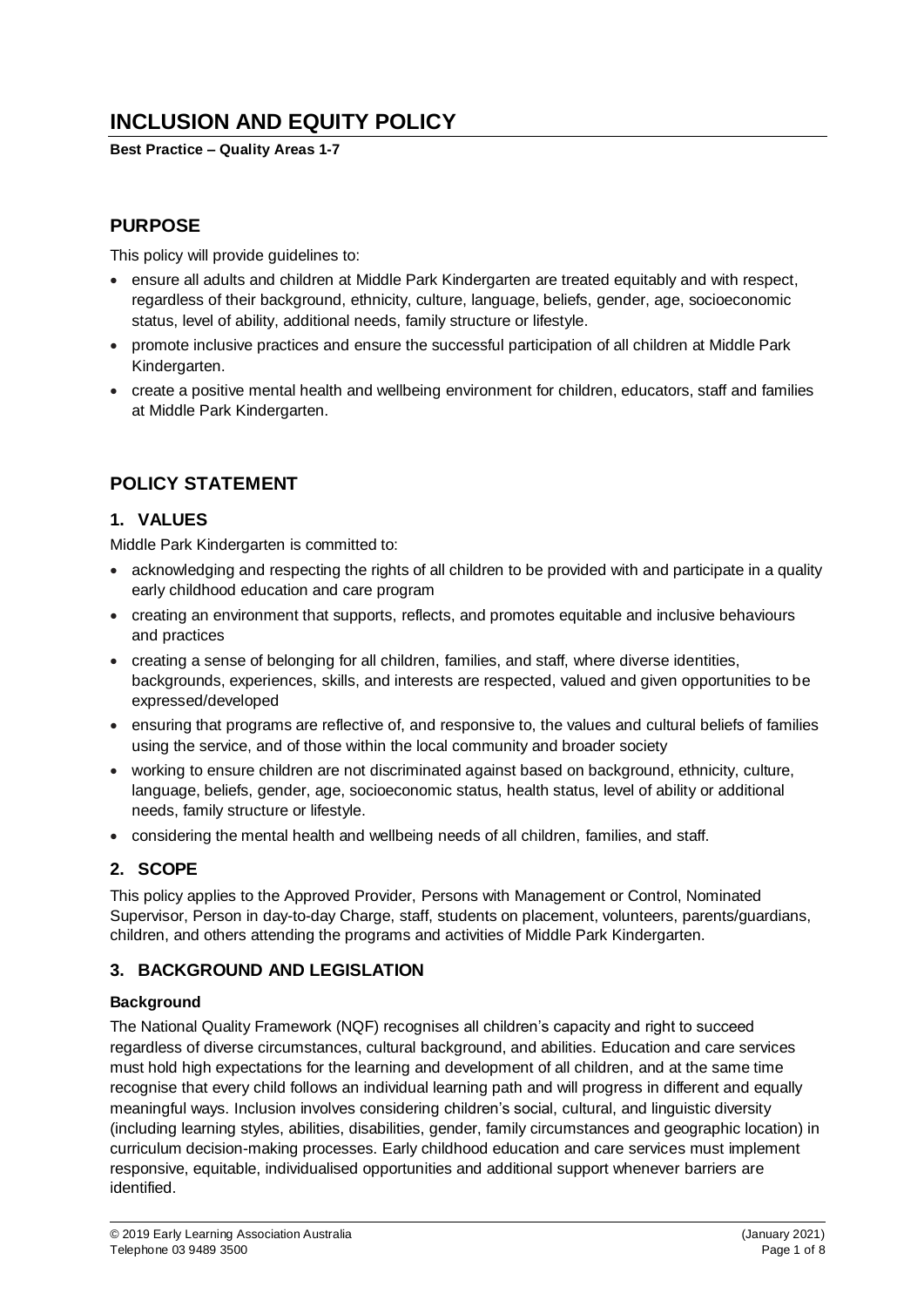The NQF is underpinned by a commitment to 'Closing the Gap' and acknowledges Australia is a nation of great diversity, and an ancient land that has been cared for by Indigenous Australians for many thousands of years. Education and care services have a shared responsibility to support children, families, colleagues, and the local community to understand, respect and value diversity.

State and Commonwealth laws prohibit discrimination based on personal characteristics, including race, age, gender, religious belief, disability or illness and parental status.

Under the Child Safe Standards, services are expected to provide environments and activities that encourage all children to participate in and celebrate their identity. The standards are underpinned by three overarching principles which require services to take into consideration the increased vulnerability of Aboriginal children, children from culturally and linguistically diverse backgrounds and children with disabilities.

The Victorian Government requires funded organisations to ensure that their policies and procedures promote equality of opportunity for all children to enable their full participation in kindergarten. A service's philosophy should reflect the values of inclusion and equity which are supported by developing and implementing an inclusion and equity policy. Developing professional knowledge and skills and using family-centred practice (refer to *Definitions*) to work in partnership with children, families, communities, and other services and agencies, will assist services to identify, include and support children with additional needs and their families.

#### **Legislation and standards**

Relevant legislation and standards include but are not limited to:

- *Age Discrimination Act 2004*
- *[Charter of Human Rights and Responsibilities Act 2006](http://www.legislation.vic.gov.au/Domino/Web_Notes/LDMS/PubStatbook.nsf/f932b66241ecf1b7ca256e92000e23be/54d73763ef9dca36ca2571b6002428b0!OpenDocument)* (Vic)
- Charter for Children in Out-of-home Care (Vic)
- *Children, Youth and Families Act 2005* (Vic)
- *Child Wellbeing and Safety Act 2005* (Vic)
- Child Safe Standards (Vic)
- Dardee Boorai: the Victorian Charter of Safety and Wellbeing for Aboriginal Children and Young People (Vic)
- *Disability Act 2006* (Vic)
- *Disability Discrimination Act 1992* (Cth)
- *Education and Care Services National Law Act 2010*
- *Education and Care Services National Regulations 2011*
- *Equal Opportunity Act 2010* (Vic)
- *Fair Work Act 2009* (Cth)
- *Health Records Act 2001* (Vic)
- *Privacy and Data Protection Act 2014* (Vic)
- *National Quality Standards* Quality Areas 1-7
- *Occupational Health and Safety Act 2004*
- *Privacy Act 1988* (Cth)
- *Racial and Religious Tolerance Act 2001* (Vic)
- *Racial Discrimination Act 1975* (Cth)
- *Sex Discrimination Act 1984* (Cth)

#### **4. DEFINITIONS**

The terms defined in this section relate specifically to this policy. For commonly used terms e.g., Approved Provider, Nominated Supervisor, Regulatory Authority etc. refer to the *General Definitions* section of this manual.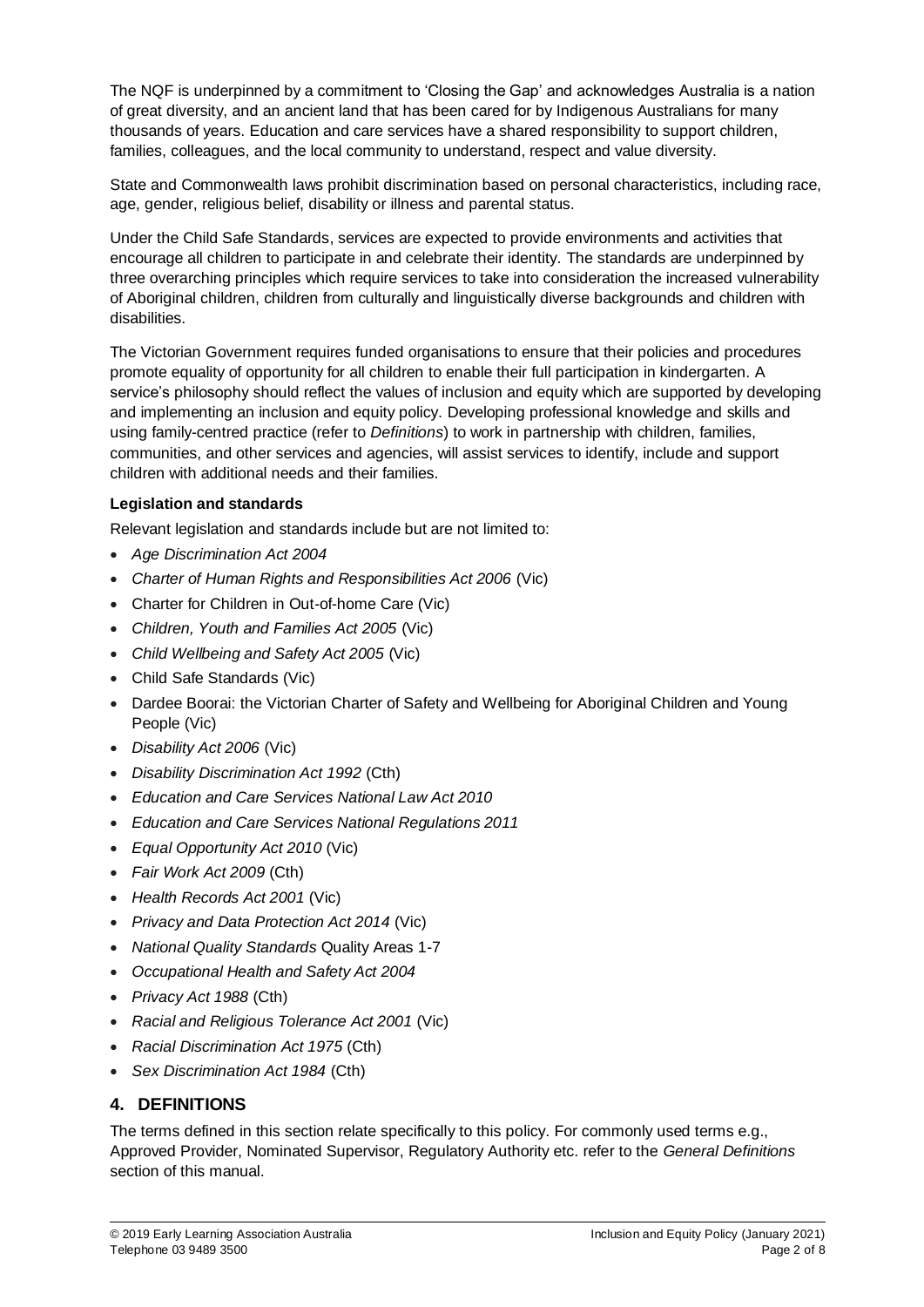**Additional needs:** A broad term relating to challenges experienced across several areas including physical health, mental health, disability, developmental concern, or emotional need (resulting from trauma, abuse or grief), family displacement (due to war or refugee status), domestic violence, mental illness, family separation or divorce, which affects a person's ability to participate or learn.

**Culture:** The values and traditions of groups of people that are passed from one generation to another.

**Culturally and linguistically diverse (CALD):** Refers to individuals and groups who are from diverse racial, religious, linguistic and/or ethnic backgrounds.

**Developmental delay:** A delay in the development of a child under the age of 6 years that:

- a) is attributable to a mental or physical impairment, or a combination of mental and physical impairments, and
- b) is manifested before the child attains the age of 6 years, and
- c) results in substantial functional limitations in one or more of the following areas of major life activity:
	- i) self-care
	- ii) receptive and expressive language
	- iii) cognitive development
	- iv) motor development, and
- d) reflects the child's need for a combination and sequence of special interdisciplinary or generic care, treatment or other services that are of extended duration and are individually planned and co-ordinated (*Disability Act 2006* (Vic)).

**Disability:** In relation to a person, refers to:

- a sensory, physical, or neurological impairment or acquired brain injury, or any combination thereof, that:
	- i) is, or is likely to be, permanent, and
	- ii) causes a substantially reduced capacity in at least one of the areas of self-care, self-management, mobility, or communication, and
	- iii) requires significant ongoing or long-term episodic support, and
	- iv) is not related to ageing, or
- an intellectual disability, or
- a developmental delay (*Disability Act 2006* (Vic)).

**Diversity:** Refers to all characteristics that make individuals different from one another, including race, religion, language, ethnicity, beliefs, age, gender, sexual orientation, level of ability, additional needs, socioeconomic status, educational attainment, personality, marital and/or parental status, family structure, lifestyle, and general life/work experience.

**Early Start Kindergarten:** A funding program that enables three-year-old Aboriginal and Torres Strait Islander children, and children known to Child Protection, to attend a free kindergarten program that is planned and delivered by an early childhood teacher for a specific number of hours.

**Equity:** (In the context of human rights) is the behaviour of acting in a fair and just manner towards others.

#### **Family-centred practice:** Practice which:

- uses families' understanding of their children to support shared decision-making about each child's learning and development
- creates a welcoming and culturally inclusive environment, where all families are encouraged to participate in and contribute to children's learning and development
- actively engages families and children in planning children's learning and development
- provides feedback to families on each child's learning and provide information about how families can further advance children's learning and development at home and in the community.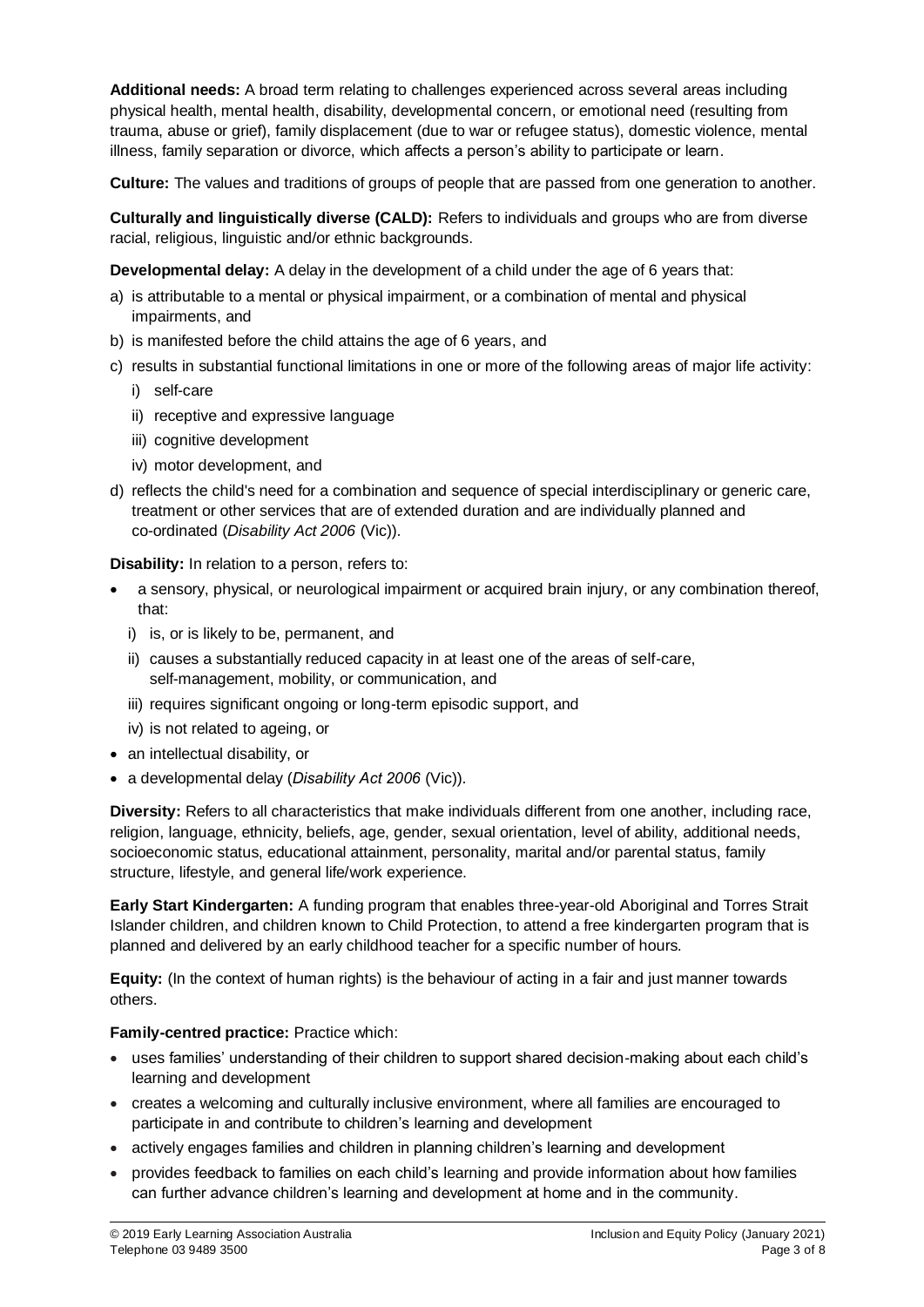**Inclusion:** The engagement and involvement of children and families to ensure that all individuals have an equal opportunity to participate and achieve their maximum potential.

**Kindergarten Fee Subsidy (KFS)**: A state government subsidy paid directly to the funded service to enable eligible families to attend a funded kindergarten program or funded three-year-old place at no cost (or minimal cost) to promote participation. Details are available in *The Kindergarten Guide (*refer to *Sources).*

**Kindergarten Inclusion Support Packages:** A package of support for children with a disability and high support needs and/or with complex medical needs.

**Mental health** in early childhood can be understood as a young child's ability to experience, regulate, and express emotions; form close and secure interpersonal relationships; and explore the environment and learn – all in the context of family, community, and cultural expectations for young children. Infant mental health is synonymous with healthy social and emotional development (from *Be You –* refer to *Sources*).

**Out-of-Home Care:** Is the term used in Victoria when a child or young person is placed in care away from their parents. It includes placement in kinship care, home-based care such as foster care and residential care. For these children, the State of Victoria is their legal their parent, and with this comes the responsibilities of a parent to care for and protect them, and to ensure that they have access to all the services they need for their immediate and longer-term benefit (*Early Childhood Agreement on Outof-Home Care* – refer to *Sources*).

# **5. SOURCES AND RELATED POLICIES**

#### **Sources**

- *Early Childhood Agreement for Children in Out-of-Home Care* (January 2019). Endorsed by the Department of Education and Early Childhood Development, the Department of Human Services, Municipal Association of Victoria, Early Learning Association Australia, Victorian Aboriginal Chid Care Agency, Victorian Aboriginal Children and Young People's Alliance, Centre for Excellence in Child and Family Welfare, Community Child Care Association, Vic Tas Primary Health Network Alliance, Victorian Healthcare Association and Victorian Aboriginal Education Association Incorporated. [www.education.vic.gov.au](http://www.education.vic.gov.au/)
- Early Childhood Australia (ECA) and Early Childhood Intervention Australia's (ECIA) *Position Statement on the Inclusion of Children with a Disability in Early Childhood Education and Care –* available at: Search 'statement on inclusion of children with disability' at: [www.earlychildhoodaustralia.org.au/our-work/inclusion-resources/](http://www.earlychildhoodaustralia.org.au/our-work/inclusion-resources/)
- *fka* Children's Services [www.fka.com.au](http://www.fka.com.au/)
- *Guide to the National Quality Framework*[: www.acecqa.gov.au](https://www.acecqa.gov.au/)
- *Guide to the National Quality Standard*: [www.acecqa.gov.au](https://www.acecqa.gov.au/)
- Be You <https://beyou.edu.au/>
- *The Kindergarten Funding Guide* (DET): [www.education.vic.gov.au](http://www.education.vic.gov.au/Pages/default.aspx)
- *Victorian Early Years Learning and Development Framework* Principle Practice Guide 1: Familycentred *and Practice Guide Four: Equity and Diversity*: [www.education.vic.gov.au](http://www.education.vic.gov.au/Pages/default.aspx)

#### **Service policies**

- *Anaphylaxis Policy*
- *Asthma Policy*
- *Child Safe Environment Policy*
- *Code of Conduct Policy*
- *Complaints and Grievances Policy*
- *Curriculum Development Policy*
- *Dealing with Infectious Diseases Policy*
- *Dealing with Medical Conditions Policy*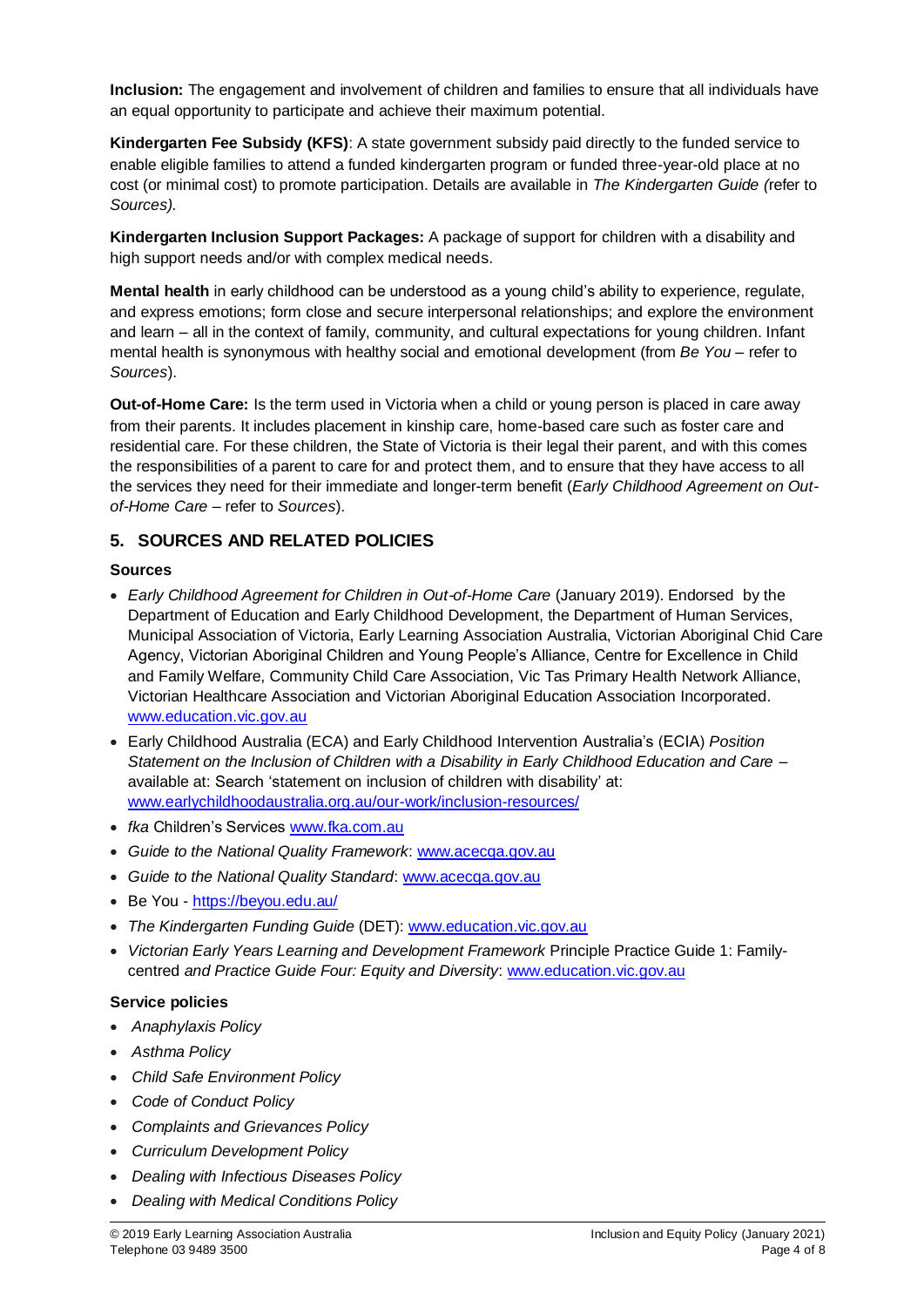- *Diabetes Policy*
- *Enrolment and Orientation Policy*
- *Epilepsy Policy*
- *Excursions and Service Events Policy*
- *Fees Policy*
- *Interactions with Children Policy*
- *Nutrition, Oral Health and Active Play Policy*
- *Privacy and Confidentiality Policy*
- *Staffing Policy*

# **PROCEDURES**

#### **The Approved Provider and Persons with Management or Control are responsible for:**

- ensuring that service programs are available and accessible to families from a variety of backgrounds (refer to *Curriculum Development Policy*)
- encouraging collaborative, family-centred practice (refer to *Definitions*) at the service which facilitates the inclusion and active participation of both the child and the family at the service
- providing families with information about the support options available for children attending Middle Park Kindergarten.
- ensuring that educational programs are delivered in accordance with an approved learning framework, are based on the developmental needs, interests, and experiences of each child, and consider the individual differences of each child (*Victorian Early Years Learning and Development Framework Practice Guide Four: Equity and Diversity* – refer to *Sources*)
- ensuring that the enrolment process is fair and equitable, and facilitates access for all children (refer to *Enrolment and Orientation Policy*)
- tailoring the orientation process to meet the individual needs of children and families (refer to *Enrolment and Orientation Policy*)
- identifying the barriers to participation in service programs and activities, and developing strategies to overcome these barriers
- ensuring that facilities are designed or adapted to support access by every child, family, educator and staff member, including adaptive equipment to support the inclusion of all children
- ensuring that staff have access to appropriate and accredited professional development activities that promote a positive understanding of diversity, inclusion and equity, and mental health and wellbeing, and provide skills to assist in implementing this policy (refer to *Staffing Policy*)
- ensuring that the Nominated Supervisor and all staff are aware of the service's expectations regarding positive, respectful, and appropriate behaviour when working with children and families (refer to *Code of Conduct Policy* and *Interactions with Children Policy*)
- considering any issues regarding fees that may be a barrier to families enrolling at Middle Park Kindergarten and removing these barriers wherever possible (refer to *Fees Policy*)
- ensuring that all eligible families are supported to access the Kindergarten Fee Subsidy (refer to *Definitions* and *Fees Policy*), including families with concession cards, Aboriginal and Torres Strait Islander families, and refugee and asylum seeker families
- providing service information in various community languages wherever possible
- using language services (refer to *Sources*) to assist with communication where required and considering the employment of a multilingual worker/s to meet the needs of culturally and linguistically diverse (CALD) families
- working with the Nominated Supervisor and educators to ensure appropriate program planning and resourcing for children with additional needs (refer to *Definitions*)
- where practicable, accessing resources, support, and professional development to facilitate inclusion of children with additional needs who are ineligible for specific support packages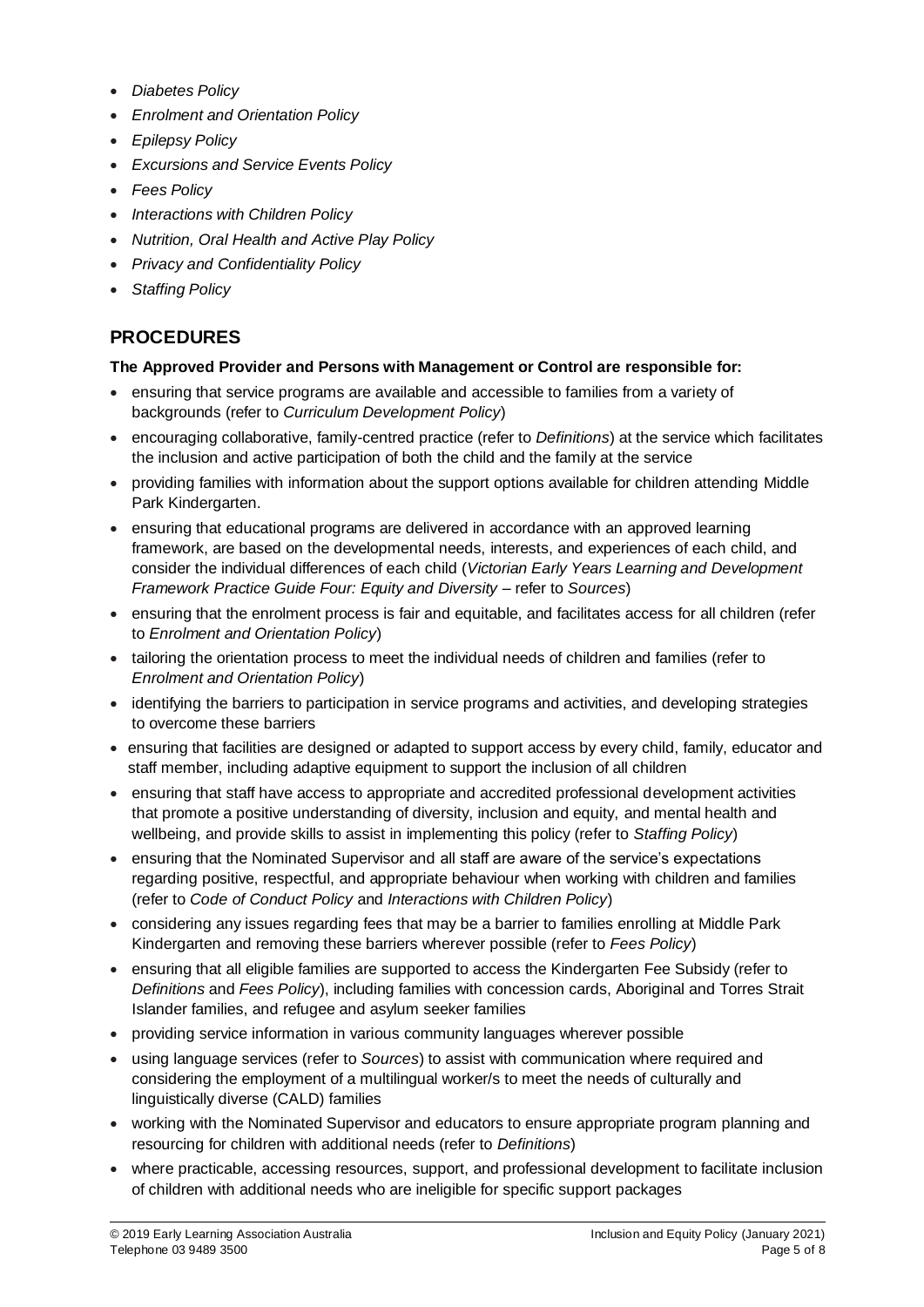- ensuring collaborative relationships with specialised services and professionals to provide support and services for families and children with a disability, complex medical needs and/or developmental delay
- ensuring that all eligible three-year-old Aboriginal and Torres Strait Islander children and children known to Child Protection are supported to access the Early Start Kindergarten program (refer to *Definitions*)
- implementing appropriate programs and practices to support vulnerable children and families, including working co-operatively with relevant services and/or professionals, where required (refer to *Child Safe Environment Policy*)
- ensuring that service programs are inclusive of all children with medical conditions
- ensuring that no employee, prospective employee, parent/guardian, child, volunteer, or student at the service is discriminated against
- ensuring that any behaviour or circumstances that may constitute discrimination or prejudice are dealt with in an appropriate manner (refer to *Complaints and Grievances Policy*)
- ensuring there are clear referral options and pathways for children, staff, educators, and families to access support services for mental health and wellbeing
- ensuring that educators and staff are supported to learn about and care for their own mental health and wellbeing
- ensuring that mental health and wellbeing information and policy requirements are included in educator and staff orientation/induction
- ensuring that leadership practices and on-the-ground support enable a work environment that minimises stress and promotes mental health and wellbeing for educators and staff
- ensuring that all policies of Middle Park Kindergarten, including the *Privacy and Confidentiality Policy*, are always adhered to.

#### **The Nominated Supervisor and Persons in Day-to-Day Charge are responsible for:**

- ensuring that the service provides a safe, inclusive, and empowering environment which celebrates diversity through positive, respectful, and appropriate behaviour when working with children and families (refer to *Code of Conduct Policy* and *Interactions with Children Policy*)
- ensuring the diversity and interests of the children, families, educators, and staff are reflected in the physical environment
- ensuring there are quiet and reflective spaces for children, educators, and families
- ensuring that cultural values and expectations about health and wellbeing are respected
- providing an educational program that is reflective of the service's values, beliefs, and philosophy, and embraces the principles of fairness, equity, diversity, and inclusion (*Victorian Early Years Learning and Development Framework Practice Guide Four: Equity and Diversity* – refer to *Sources*)
- identifying children with additional needs
- being aware of support and resources available to ensure that children are included in service programs
- ensuring that service programs are inclusive of all children with medical conditions
- using family-centred practice (refer to *Definitions*) and working collaboratively with staff, parents/guardians, specialist services and other professionals to implement the program at the service and provide individualised support for children
- providing information to families about the support available to assist children
- providing opportunities for families to contribute to the program as key partners
- ensuring that parents/guardians are consulted, kept informed and provide written consent, where individualised programs, action, support, or intervention are planned and provided for their child
- responding to the needs and concerns of parents/guardians, and providing support and guidance, where appropriate
- working with educators to ensure appropriate program planning and resourcing for children with additional needs (refer to *Definitions*)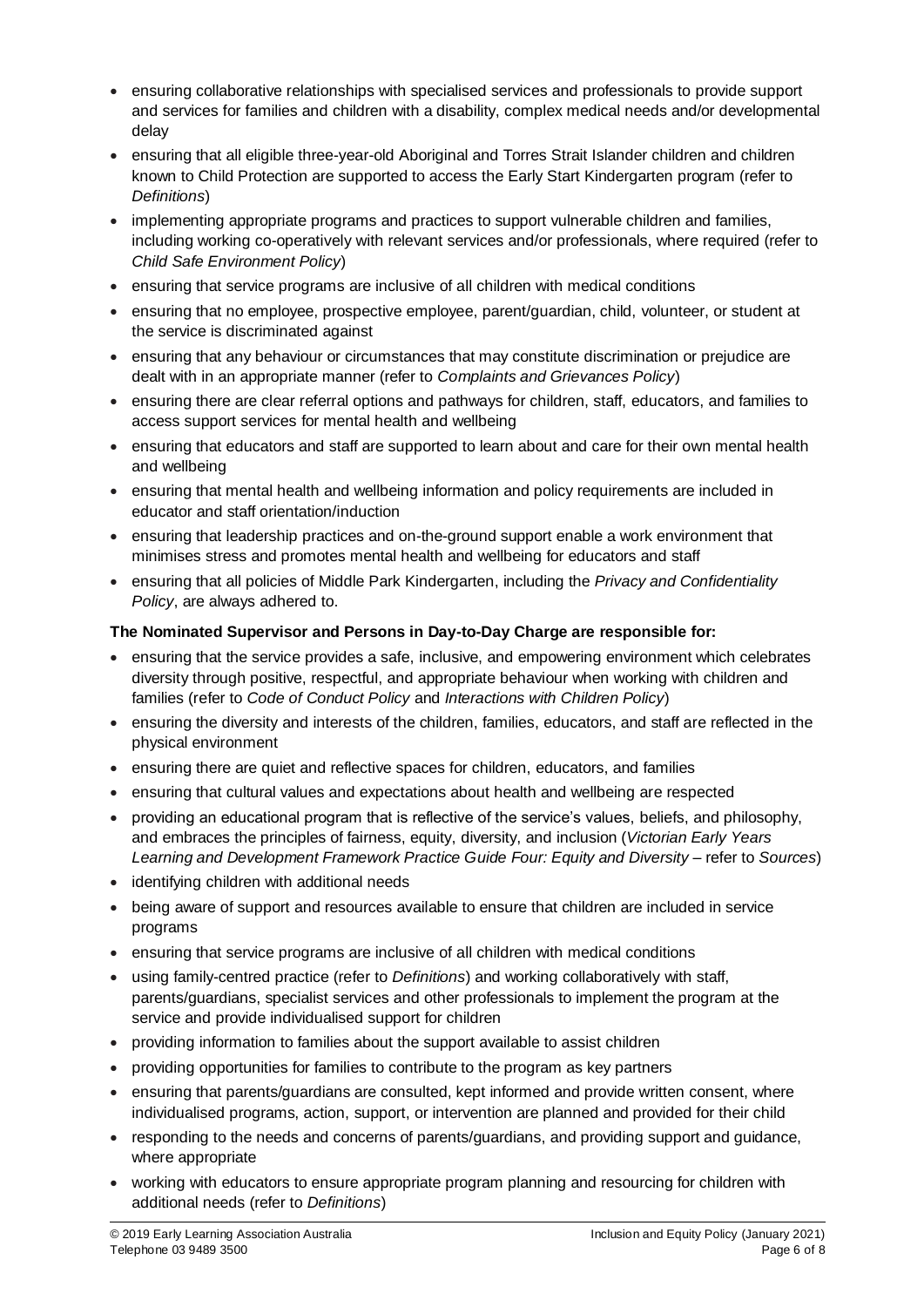- providing support and guidance to educators/staff
- organising appropriate resources and accredited professional development for educators to enable all children to be included at the service, and to understand when and how to refer children to additional support
- developing links with other services and/or professionals to support mental health and wellbeing, children with additional needs and have referral pathways in place
- ensuring that the program provides opportunities for all children to participate and interact with one another
- using language services (refer to *Sources*) to assist with communication, where required
- ensuring that individualised programs incorporate opportunities for regular review and evaluation, in consultation with all people involved in the child's education and care
- providing information to families about local parenting and family services, mental health and wellbeing and other resources that are available to support the health and wellbeing of children and families
- developing partnerships with other education and care settings and schools to enable children to move successfully from one setting to another
- notifying the Approved Provider of any behaviour or circumstances that may constitute discrimination, bullying, harassment, or prejudice
- ensuring that no employee, prospective employee, parent/guardian, child, volunteer or student at the service is discriminated against
- ensuring that any behaviour or circumstances that may constitute discrimination or prejudice are dealt with in an appropriate manner (refer to *Complaints and Grievances Policy*)
- ensuring that all policies of Middle Park Kindergarten, including the *Privacy and Confidentiality Policy*, are always adhered to.

#### **Educators and all other staff are responsible for:**

- supporting the participation and inclusion of all children in the program at the service
- being aware of the service's expectations regarding positive, respectful, and appropriate behaviour when working with children and families (refer to *Code of Conduct Policy* and *Interactions with Children Policy*)
- using family-centred practice (refer to *Definitions*) and working collaboratively with other staff, parents/guardians, specialist services and professionals to implement the program at the service and provide individualised support for children, where required
- delivering an educational program that is reflective of the service's values, beliefs, and philosophy, and embraces the principles of fairness, equity, diversity, and inclusion (*Victorian Early Years Learning and Development Framework Practice Guide Four: Equity and Diversity* – refer to *Sources*)
- embedding social and emotional learning in the service program and practice, and teaching children to care for their own mental health
- providing a range of opportunities in the outdoor and indoor spaces and the natural environment, for all children to engage in physical, explorative, and creative experiences
- encouraging and supporting other educators, staff, and families as role models to demonstrate positive and respectful relationships, and positive mental health and wellbeing
- undertaking appropriate, accredited professional development to support the inclusion of all children at the service
- using language services to assist with communication, where required
- understanding and respecting different cultural child-rearing and social practices
- working with the Approved Provider and Nominated Supervisor to ensure appropriate program planning and resourcing for children with additional needs (refer to *Definitions*)
- meeting any specialised medical and nutritional needs of children on a day-to-day basis (refer to *Dealing with Medical Conditions Policy* and *Nutrition and Active Play Policy*)
- providing information to families about the support available to assist children